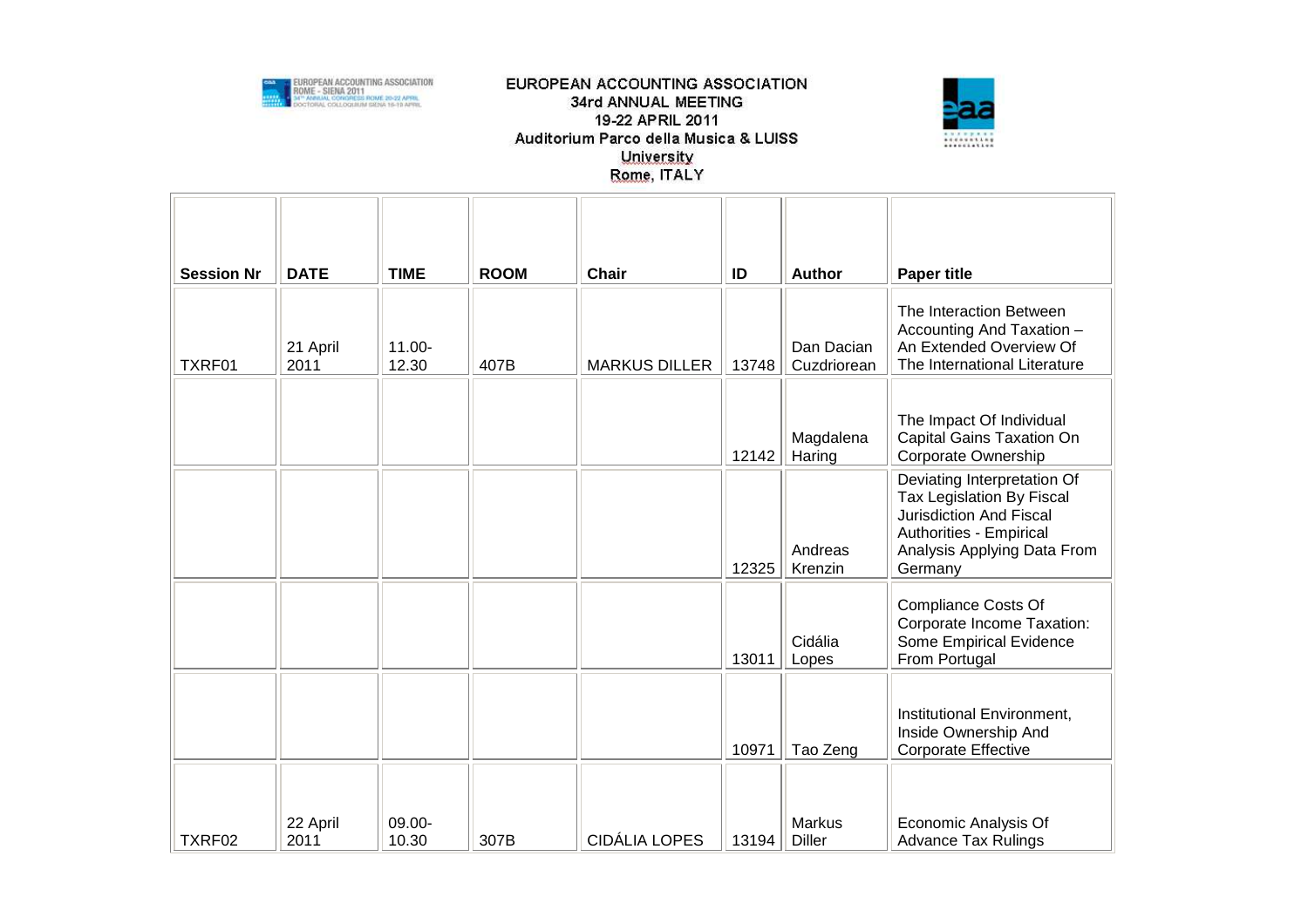

## EUROPEAN ACCOUNTING ASSOCIATION 34rd ANNUAL MEETING 19-22 APRIL 2011 Auditorium Parco della Musica & LUISS University Rome, ITALY



| <b>Session Nr</b> | <b>DATE</b>      | <b>TIME</b>     | <b>ROOM</b> | <b>Chair</b>                    | ID    | <b>Author</b>           | <b>Paper title</b>                                                                                                                                    |
|-------------------|------------------|-----------------|-------------|---------------------------------|-------|-------------------------|-------------------------------------------------------------------------------------------------------------------------------------------------------|
|                   |                  |                 |             |                                 | 12637 | Reinald<br>Koch         | Profit Taxation And Risk-<br>Taking - An Old Story<br><b>Revisited With Empirical</b><br>Insight                                                      |
|                   |                  |                 |             |                                 | 12009 | Hiroshi<br>Ohnuma       | <b>Tax Reporting</b><br>Aggressiveness, Financial<br>Reporting Aggressiveness,<br>And Multinational Corporate<br>Development-Evidence From<br>Japan - |
|                   |                  |                 |             |                                 | 12386 | Frank<br>Richter        | What Does The Effective Tax<br>Rate Signal To The Capital<br>Market?                                                                                  |
|                   |                  |                 |             |                                 | 13582 | Dennis<br>Voeller       | <b>Investors' Reaction To Tax</b><br>Reforms                                                                                                          |
| TXRF03            | 22 April<br>2011 | 09.00-<br>10.30 | 404B        | <b>DEBORAH</b><br><b>SCHANZ</b> | 13638 | Henrique<br>Formigoni   | The Industrial Technology<br>Development Program (pdti)<br>And Its Relation With<br>Taxation                                                          |
|                   |                  |                 |             |                                 | 12125 | Matthias<br>Petutschnig | <b>Sharing The Group Benefits</b><br><b>Within Ccctb-Groups</b>                                                                                       |